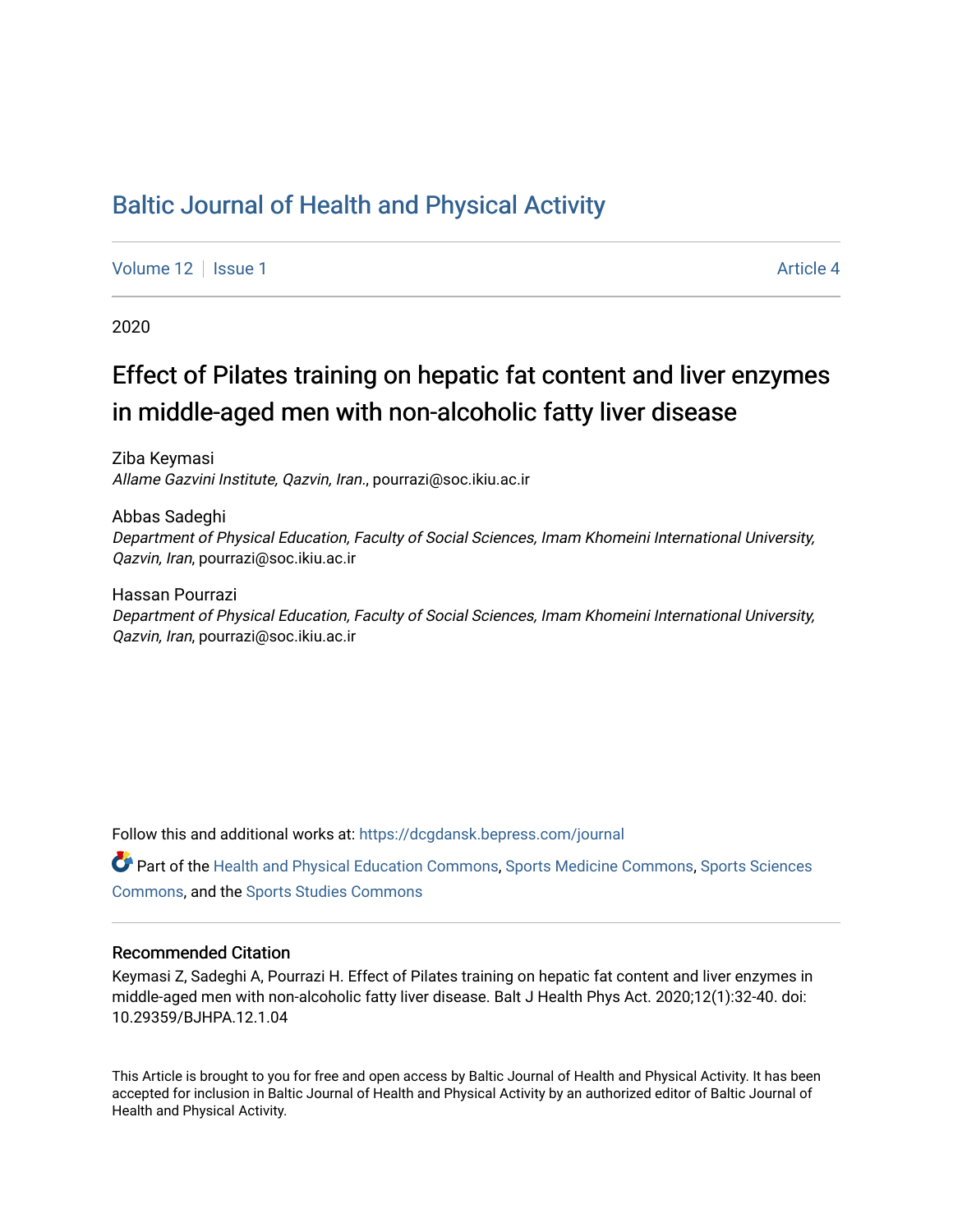# **Effect of pilates training on hepatic fat content and liver enzymes in middle-aged men with non-alcoholic fatty liver disease**

#### **Authors' Contribution:**

- **A** Study Design
- **B** Data Collection
- **C** Statistical Analysis
- **D** Data Interpretation
- **E** Manuscript Preparation **F** Literature Search
- **G** Funds Collection
- 2 Department of Physical Education, Faculty of Social Sciences, Imam Khomeini International University, Qazvin, Iran.

<sup>1</sup> Allame Gazvini Institute, Qazvin, Iran.

Ziba Keymasi<sup>1 ABCEF</sup>, Abbas Sadeghi<sup>2 ADEG</sup>, Hassan Pourrazi<sup>2 ACDEFG</sup>

| abstract                     |                                                                                                                                                                                                                                                                                                                                                                                                                                                                                       |
|------------------------------|---------------------------------------------------------------------------------------------------------------------------------------------------------------------------------------------------------------------------------------------------------------------------------------------------------------------------------------------------------------------------------------------------------------------------------------------------------------------------------------|
| <b>Background:</b>           | The objective of this study is to investigate the effects of eight weeks' Pilates training on the hepatic fat<br>content and liver enzymes in middle-aged men with non-alcoholic fatty liver disease (NAFLD).                                                                                                                                                                                                                                                                         |
| <b>Material and methods:</b> | Twenty middle-aged men with NAFLD were randomly divided into Pilates training ( $n = 10$ ) and control<br>$(n = 10)$ groups. The Pilates group participated in the Pilates training program for eight weeks (three<br>sessions per week, 60 minutes per session). The body composition, anthropometric indices, liver fat<br>content, and serum levels of ALT, AST, and ALP were measured before and after the training period.                                                       |
| <b>Results:</b>              | After eight weeks of Pilates training, the liver fat content in the Pilates group was significantly lower than that<br>of the control group ( $P = 0.001$ ). Also, the serum levels of ALT, AST, and ALP significantly decreased in the<br>Pilates group, compared to the controls ( $P < 0.05$ ). In addition, eight weeks of Pilates training significantly<br>reduced the patients' body weight, body mass index (BMI), fat percentage, and the waist-to-hip ratio ( $P < 0.05$ ). |
| <b>Conclusions:</b>          | The results of the present study indicated that Pilates training could be effective in improving the liver<br>fat content and reducing the serum levels of ALT, AST, and ALP in middle-aged men with NAFLD.                                                                                                                                                                                                                                                                           |
| Key words:                   | pilates, liver fat, liver enzymes, non-alcoholic fatty liver disease.                                                                                                                                                                                                                                                                                                                                                                                                                 |
| article details              |                                                                                                                                                                                                                                                                                                                                                                                                                                                                                       |
|                              | Article statistics: Word count: 2,854; Tables: 3; Figures: 1; References: 30<br>Received: May 2019; Accepted: March 2020; Published: March 2020                                                                                                                                                                                                                                                                                                                                       |
|                              | Full-text PDF: http://www.balticsportscience.com                                                                                                                                                                                                                                                                                                                                                                                                                                      |
| Copvriaht                    | © Gdansk University of Physical Education and Sport, Poland                                                                                                                                                                                                                                                                                                                                                                                                                           |

| Indexation: Celdes, Clarivate Analytics Emerging Sources Citation Index (ESCI), CNKI Scholar (China National Knowledge                 |
|----------------------------------------------------------------------------------------------------------------------------------------|
| Infrastructure), CNPIEC, De Gruyter - IBR (International Bibliography of Reviews of Scholarly Literature in                            |
| the Humanities and Social Sciences), De Gruyter - IBZ (International Bibliography of Periodical Literature                             |
| in the Humanities and Social Sciences), DOAJ, EBSCO - Central & Eastern European Academic Source, EBSCO                                |
| - SPORTDiscus, EBSCO Discovery Service, Google Scholar, Index Copernicus, J-Gate, Naviga (Softweco, Primo                              |
| Central (ExLibris), ProQuest - Family Health, ProQuest - Health & Medical Complete, ProQuest - Illustrata: Health                      |
| Sciences, ProQuest - Nursing & Allied Health Source, Summon (Serials Solutions/ProQuest, TDOne (TDNet), Ulrich's                       |
| Periodicals Directory/ulrichsweb, WorldCat (OCLC)                                                                                      |
| <b>Funding:</b> This research received no specific grant from any funding agency in the public, commercial, or not-for-profit sectors. |
| <b>Conflict of interests:</b> Authors have declared that no competing interest exists.                                                 |

**Corresponding author:** Hassan Pourrazi, Assistant Professor, Department of Physical Education, Faculty of Social Sciences, Imam Khomeini International University, Qazvin, Iran; e-mail: pourrazi@soc.ikiu.ac.ir; purrazi.h@gmail.com; tel: +98- 28-33901887; Mobile: +989143030586.

**Open Access License:** This is an open access article distributed under the terms of the Creative Commons Attribution-Non-commercial 4.0 International (http://creativecommons.org/licenses/by-nc/4.0/), which permits use, distribution, and reproduction in any medium, provided the original work is properly cited, the use is non-commercial and is otherwise in compliance with the license.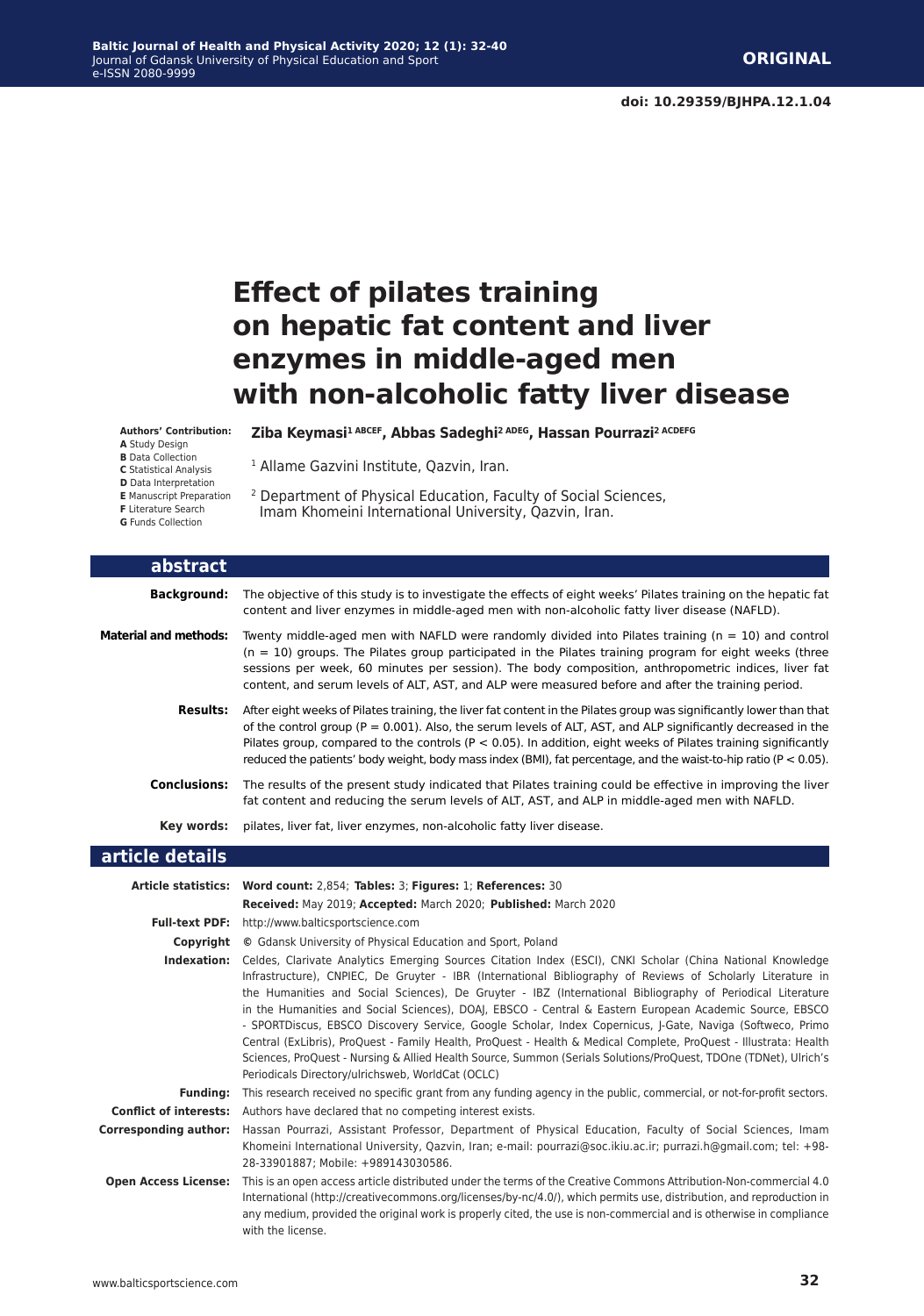### **introduction**

Non-alcoholic fatty liver disease (NAFLD) is a growing health concern around the world [1, 2], with an estimated prevalence of 25–35% in Western countries and 19–32% in Asian communities [3]. NAFLD comprises a wide spectrum of liver damage, ranging from simple steatosis to cirrhosis and hepatocellular carcinoma [4]. It is also significantly associated with other comorbidities, such as cardiovascular disease, type II diabetes, and metabolic syndrome [5]. Due to lack of successful and specific treatments for NAFLD, the burden of this disease and its complications is relatively high.

NAFLD is characterized by an increased level of liver enzymes, including alanine aminotransferase (ALT), aspartate aminotransferase (AST), and alkaline phosphatase (ALP), as well as increased fat content of liver cells [6]. Although the pathogenesis of NAFLD and determinants of its severity have not been fully elucidated, evidence suggests that a sedentary lifestyle, obesity, and insulin resistance are among the most important NAFLD risk factors [7]. So far, few drug treatments have been proposed for NAFLD, including drugs increasing insulin sensitivity, drugs reducing fat content, and antioxidant drugs for fatty liver; nevertheless, because of their high cost and side effects, their continuous use is not recommended [8]. Currently, lifestyle changes, including dietary modifications and physical activity, are the most important treatment suggestions for patients with NAFLD [7, 9]. In this regard, exercise training is an important component of NAFLD treatment, as approved by the American Gastroenterological Association [10]. Evidence suggests that exercise training, especially when associated with weight loss, can improve liver function and insulin resistance [11].

Pilates training is an effective training method, which has been highlighted in recent years. Pilates, as a holistic exercise involving muscle stretching and enhancement [12], emphasizes the person's breathing rhythm and mental state and strengthens the deep muscles of the body with the least possible damage [13]. Despite some contradictory reports [14], most studies in recent years have confirmed the important role of Pilates training in improving physical fitness [15], body composition [16, 17] and insulin resistance [18]. However, limited research has been conducted on the effects of these exercises on liver enzymes and liver fat content. According to our review, only one study has been carried out by Hagner-Derengowska et al. [11] regarding the effects of Pilates training on ALT and AST enzymes in obese postmenopausal women. The results of this study showed that ALT and AST enzymes did not significantly change after 10 weeks of Pilates training in these women, despite a significant reduction in body weight and BMI [11]. Therefore, it is still unclear whether these exercises have any effects on the liver fat content and enzyme levels of ALT, AST, and ALP in middle-aged men with NAFLD. Considering the increasing prevalence of NAFLD, the widespread acceptance of Pilates training, and limited information about the effects of this type of exercise on the characteristics of NAFLD, the present study aimed at investigating the effects of eight weeks of Pilates exercise on the liver fat content and liver enzymes of middle-aged men with NAFLD.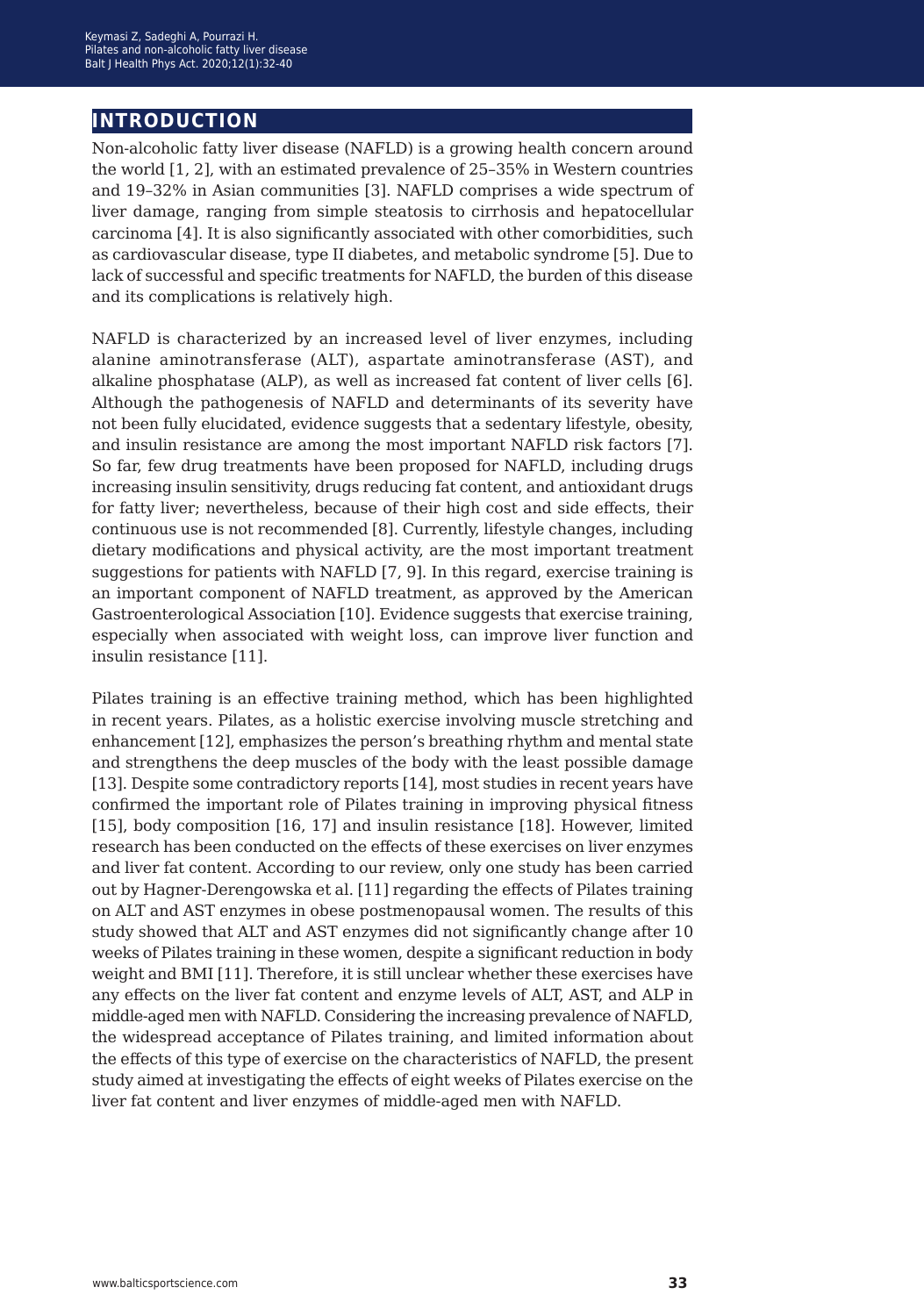### **material and methods**

#### **participants**

In this semi-experimental study with a pretest-posttest control-group design, the statistical population consisted of middle-aged men with NAFLD from Qazvin, Iran. The sample was recruited by advertising in medical and administrative centers. The study sample included middle-aged men (31–49 years old). The main inclusion criterion was diagnosis of steatosis grade 1 or higher (> 5% triglyceride), which was confirmed via ultrasonography with an acceptable diagnostic accuracy. On the other hand, the exclusion criteria were as follows: genetic, metabolic, and endocrine diseases; alcohol consumption; cardiovascular and respiratory diseases; use of lipid-lowering drugs or dietary supplements; and lack of regular exercise in the past six months.

The sample size was determined based on previous studies, using the infinite population formula at 95% confidence level and margin of error of 5%. A total of 20 eligible candidates were selected through purposive sampling. Before the study, a full description was presented to the subjects about the study implementation and Pilates protocols. Next, the consent from, health questionnaire, and 24 hour dietary recall were completed by the participants. All principles of ethical human research were considered in this study. The subjects were aware of all aspects of the research and could withdraw from the project at any time. The participants were randomly divided into two homogeneous Pilates  $(n = 10)$  and control  $(n = 10)$  groups, based on the pretest results.

#### **pilates training protocol**

The Pilates protocol included 60 minutes of exercise, i.e., 10 minutes of warmup, 40 minutes of Pilates training, and 10 minutes of cool down, three times a week for eight weeks. The intensity of Pilates training gradually increased from basic levels to advanced stretching, muscular endurance, balance, flexibility, and musculoskeletal coordination training. The exercises focused on the upper and lower muscles of the upper trunk and were performed in standing, sitting, and lying-down positions, without any need for advanced equipment. The applied exercises included the fundamental, basic and intermediate Pilates exercises (Table 1).

| <b>Fundamentals</b>  | <b>Basic</b>          | Intermediate               |
|----------------------|-----------------------|----------------------------|
| <b>Breathing</b>     | Hundred               | Hundred                    |
| Imprinting           | Roll Up               | Roll Up                    |
| Leg Slides           | Roll Down             | Lunges                     |
| Spinal Bridging      | Single Leg Circles    | Reverse Crunch             |
| Knee Sway            | Rolling Like a Ball   | Teaser                     |
| Pelvic Bowl          | <b>Basic Squat</b>    | Shoulder Bridge Single Leg |
| Knee Folds/Stirs     | Lunges                | Toe Touches                |
| Leg Slides           | Single Leg Stretch    | RT.LT Side Crunch          |
| Prone Hip Extension  | Double Leg Stretch    | Side plank                 |
| Cervical Nod         | Swimming              | Plank                      |
| <b>Head Float</b>    | Leg Pull Front        | Seal                       |
| Ribcage/Angel Arms   | Saw                   | Corkscrew                  |
| <b>Rotating Arms</b> | Legs Up and Down      | Single Leg Stretch         |
| <b>Torso Twist</b>   | Spine Stretch Forward | Double Leg Stretch         |
| Flight               |                       | Single Straight Leg        |
| Cat                  |                       | Double Straight Leg        |
| <b>Bowing</b>        |                       |                            |

Table 1. Fundamentals, basic and intermediate of Pilates exercises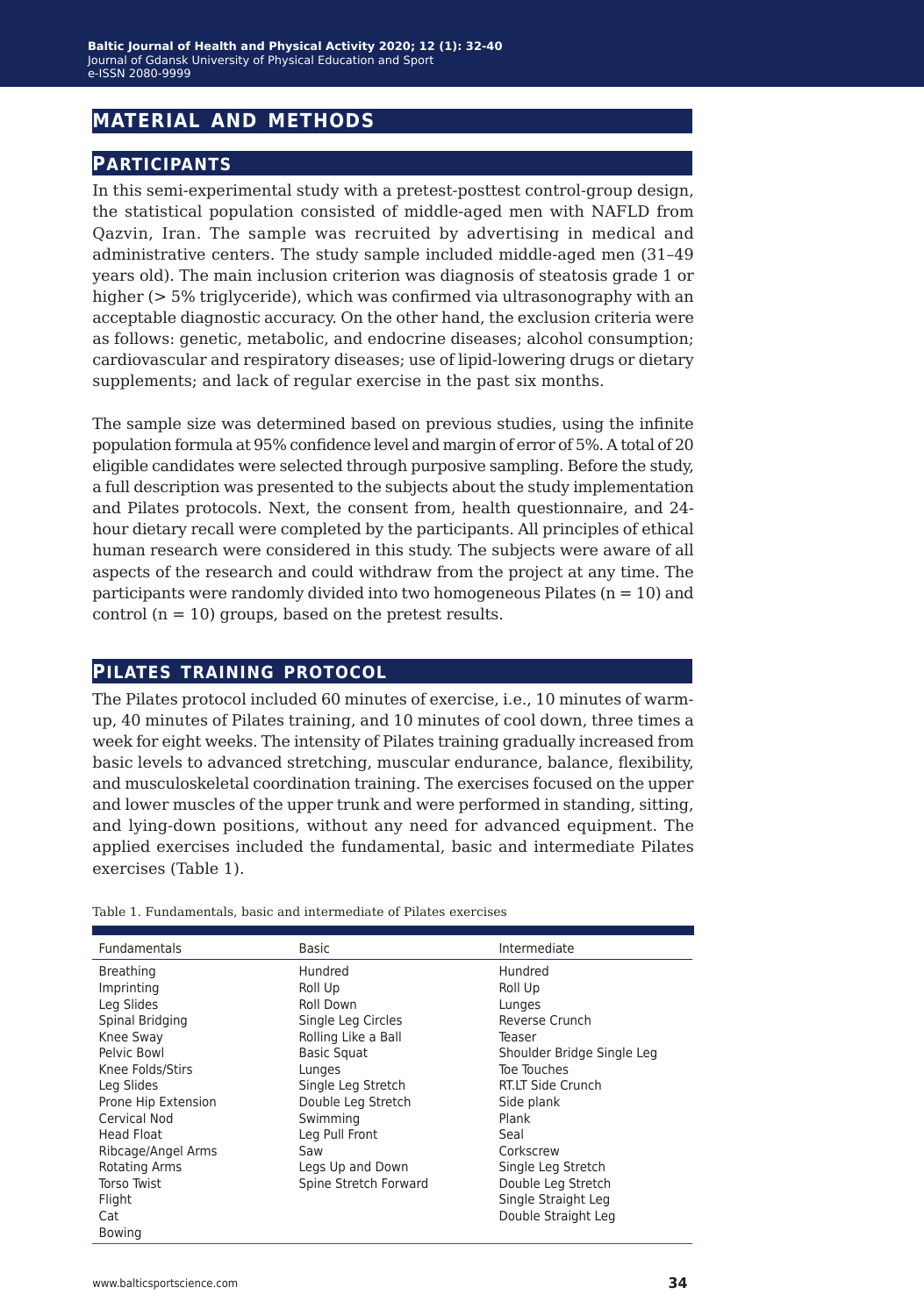In order to comply with the overload principle, the speed and repetition of movements in each session increased compared to the previous session, starting from 10 repetitions in the first week and reaching 20–25 repetitions in the eighth week. Also, to control exercise intensity, the maximum heart rate formula (peak heart rate = 220 minus age) and a polar heart rate sensor were used. The exercises began in the first week at 50–55% of maximum heart rate and reached 75–80% of maximum heart rate in the eighth week (an increase of approximately 5% in exercise intensity per week). It should be noted that the control group did not engage in any sports activities or exercises during the study.

#### **anthropometric indices and body composition**

One week before the study, the participants visited the Sport Sciences Laboratory of Imam Khomeini International University in Qazvin to be familiarized with the study tools and methods. Some anthropometric and body composition indices were measured before the training period and 48 hours after the final Pilates training session. The participants' height was also measured using a Seca scale (Germany) with 0.01 cm accuracy. Moreover, the waist and hip circumferences were measured using a tape measure, and then, the waist-to-hip ratio was calculated. The weight and body fat percentage were also calculated based on bioelectrical impedance analysis, using a body composition analyzer (ZEUS 9.9, Korea) according to the manufacturer's guidelines.

#### **hepatic fat content and liver enzymes**

The hepatic fat content and serum levels of liver enzymes were measured before the training period and 72 hours after the final Pilates training session. The liver fat content was examined using an ultrasound system (Medison SonoAce X8, Korea). Ultrasonography was performed by an expert at the Advanced Medical Imaging Center after at least five hours of fasting. Hepatic steatosis was graded from one to three: grade I (mild), a slight increase in echogenicity; grade II (moderate), a moderate increase in echogenicity; and grade III (severe), a significant increase in echogenicity [19].

To determine the serum levels of liver enzymes, including ALT, AST, and ALP, blood samples were collected from the antecubital vein after 8–12 hours of fasting. The collected blood sample was poured into a test tube containing an anticoagulant. Then, the blood sample was centrifuged, and the separated serum was stored at -70°C until further analysis. The levels of ALT and AST enzymes were evaluated using quantitative detection kits (Pars Azmoon, Iran), based on the kinetic VV method in an Advia 1200 system (USA) according to the International Federation of Clinical Chemistry and Laboratory Medicine (IFCC) standards. Also, the level of ALP enzyme was determined using a quantitative diagnostic kit (Bionic), based on the photometric method according to the German Society for Biochemistry standards in an Advia 1200 system (USA).

#### **statistical analysis**

After data collection, the normal distribution of data was evaluated by Shapiro-Wilk test. For descriptive statistics, mean and standard deviation were measured. Paired t-test was used to examine intra-group differences, while independent t-test was performed for inter-group differences. The significance level was set at 0.05, and all statistical analyses were performed in SPSS software version 18.0 (SPSS, Inc. Chicago, Illinois, USA).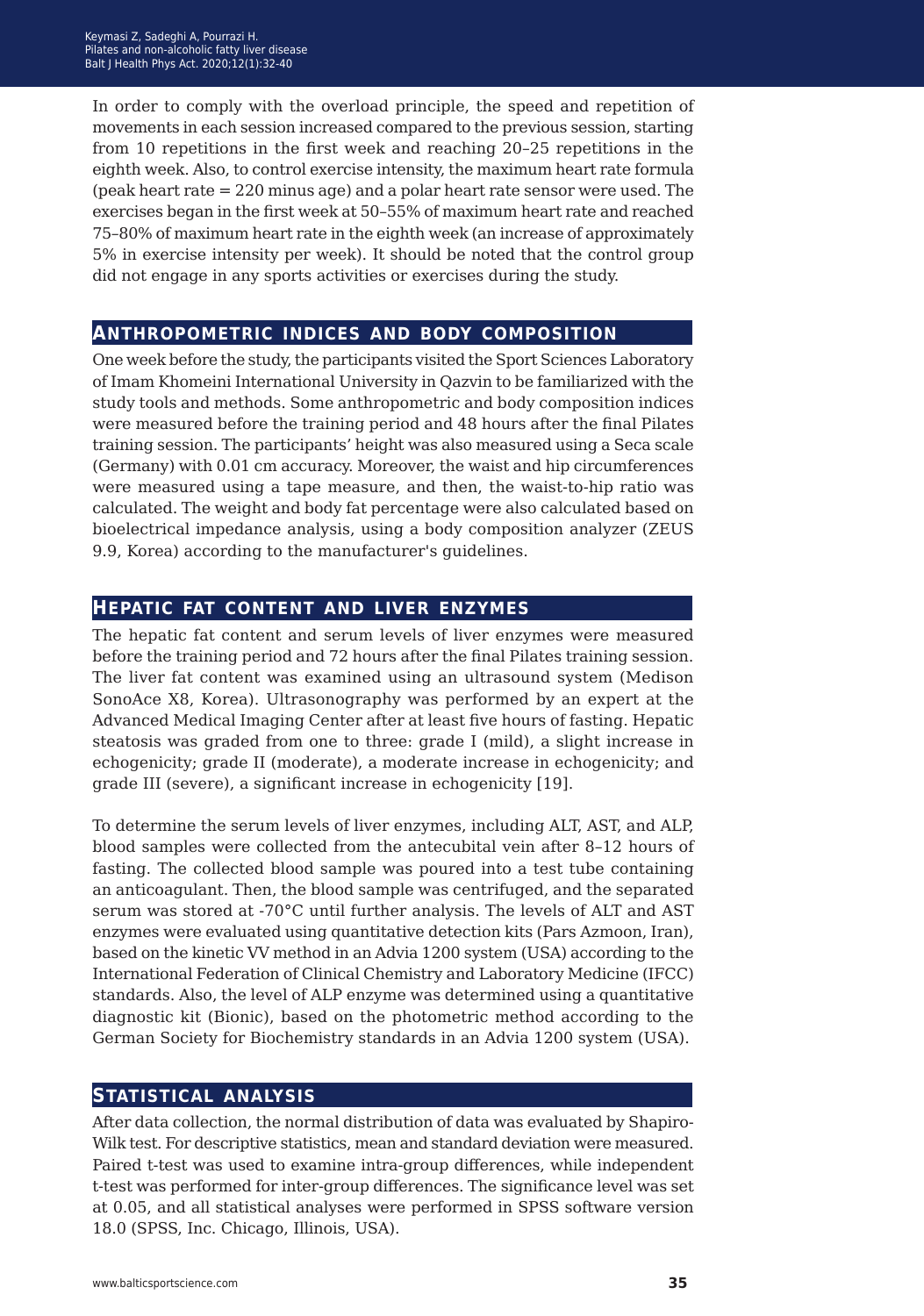#### **results**

Shapiro-Wilk test was first used to examine the normal distribution of data in different groups. The results indicated that the collected data had a normal distribution, and the curve of the sample was assumed to be normal  $(P > 0.05)$ . The anthropometric characteristics and body composition of the participants before and after Pilates training are presented in Table 2. The findings showed that eight weeks of Pilates training caused a significant reduction in the body weight, body mass index (BMI), fat percentage, and waist-to-hip ratio of middle-aged men with NAFLD, while no significant changes were observed in the control group (Table 1).

| Variables    | Control $(n = 10)$ |                          |                  |                          | Pilates $(n = 10)$ |                  |                          |         |
|--------------|--------------------|--------------------------|------------------|--------------------------|--------------------|------------------|--------------------------|---------|
|              | Pretest            | Posttest                 | Δ                | P Value                  | Pretest            | Posttest         | Δ                        | P Value |
| Age, y       | $39.30 \pm 4.64$   | $\overline{a}$           | $\sim$           | $\overline{\phantom{a}}$ | $41.67 \pm 5.62$   |                  |                          | ۰       |
| Height, cm   | $173.40 \pm 4.81$  | $\overline{\phantom{a}}$ | ۰                | ٠                        | $174.11 \pm 6.33$  |                  | $\overline{\phantom{a}}$ | ۰       |
| Weight, kg   | $82.10 \pm 7.44$   | $82.50 \pm 7.47$         | $0.4 \pm 0.84$   | 0.16                     | $83.21 \pm 6.16$   | $80.33 \pm 6.28$ | $-3.66 \pm 0.86*$        | 0.000   |
| BMI, $kg/m2$ | $27.39 \pm 3.40$   | $27.52 \pm 3.41$         | $0.13 \pm 0.28$  | 0.18                     | $27.57 \pm 2.54$   | $26.56 \pm 2.52$ | $-1.21 \pm 0.30*$        | 0.000   |
| Body fat, %  | $23.68 \pm 2.32$   | $23.74 \pm 2.31$         | $0.06 \pm 0.18$  | 0.34                     | $24.45 \pm 2.50$   | $22.74 \pm 2.09$ | $-1.71 \pm 0.61*$        | 0.000   |
| WHR, ratio   | $0.91 \pm 0.01$    | $0.91 \pm 0.01$          | $0.003 \pm 0.00$ | 0.39                     | $0.93 \pm 0.02$    | $0.91 \pm 0.01$  | $-0.03 \pm 0.01$         | 0.000   |

Table 2. Characteristics of subjects before and after eight weeks Pilates training in the two groups a, b

<sup>a</sup> Values are presented as Mean ±SD

**b** Abbreviation: BMI, body mass index; WHR, waist-to-hip ratio.

\*P < 0.01, significant difference between control and Pilates Training.

Also, the results showed that the liver fat content, which was evaluated via ultrasonography, significantly decreased in the Pilates group after eight weeks of training, whereas no significant change was observed in the control group (Figure 1). Moreover, there was a significant difference between the Pilates and control groups with respect to the posttest liver fat content  $(P = 0.001)$ and the range of changes  $(P = 0.019)$ .





\*P < 0.05, significant difference between pre and post; ≠ P < 0.01, significant difference between control and Pilates training groups.

Regarding the level of liver enzymes, the results showed that all three enzymes, including AST, ALT, and ALP, significantly reduced in the Pilates group after eight weeks of training, while no significant changes were observed in the control group (Table 3). Also, there was a significant difference between the Pilates and control groups regarding the posttest serum levels of AST, ALT, and ALP and the range of enzyme changes (Table 3).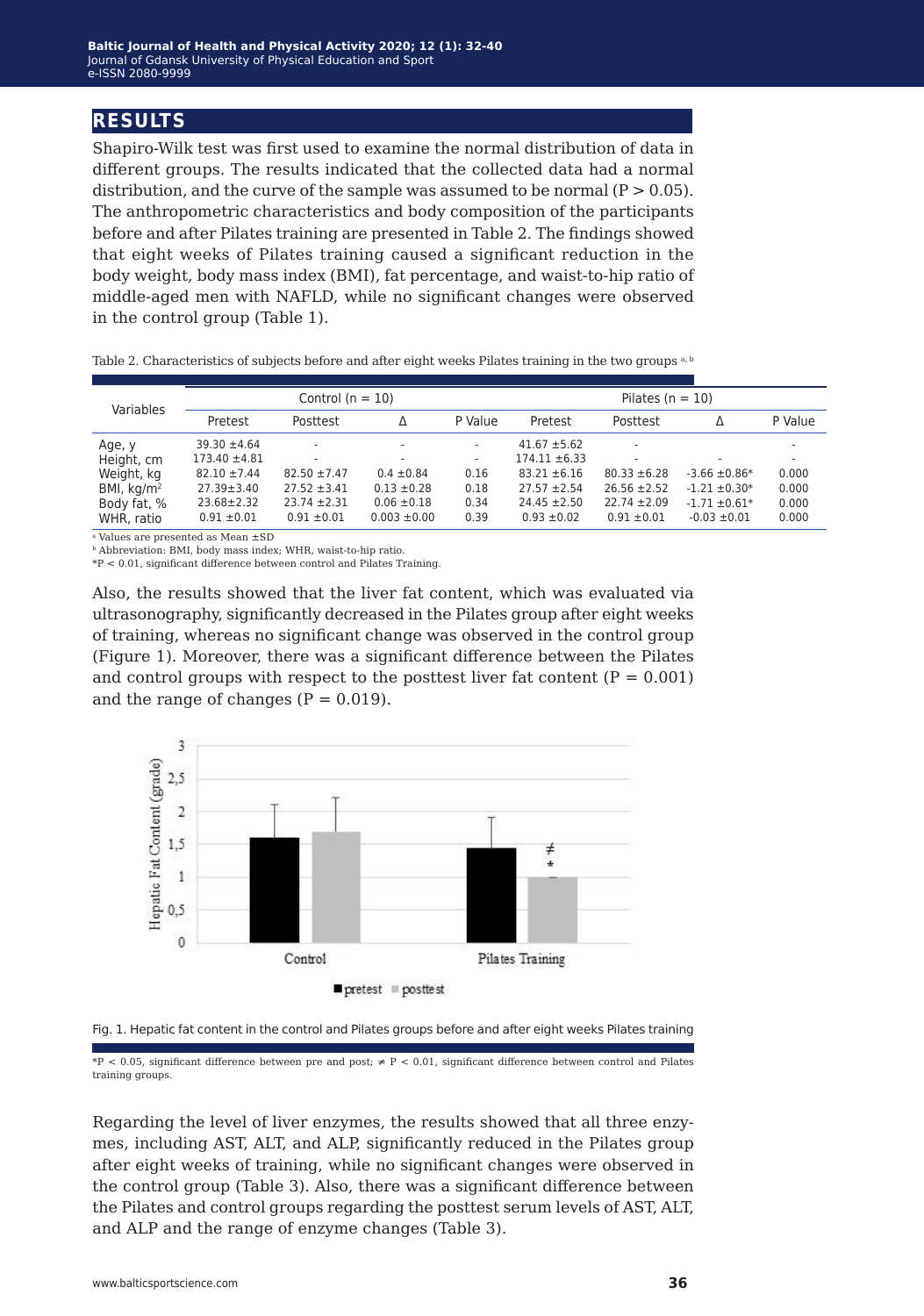Table 3. Liver enzyme changes before and after eight weeks Pilates training in the two groupss a, b

| Variables                           |                                                            | Control $(n = 10)$                                     |                                                     | Pilates $(n = 10)$                                    |                                                                                                 |                                                           |  |
|-------------------------------------|------------------------------------------------------------|--------------------------------------------------------|-----------------------------------------------------|-------------------------------------------------------|-------------------------------------------------------------------------------------------------|-----------------------------------------------------------|--|
|                                     | Pretest                                                    | Posttest                                               |                                                     | Pretest                                               | Posttest                                                                                        | Δ                                                         |  |
| ALT (U/L)<br>AST (U/L)<br>ALP (U/L) | $31.30 \pm 5.90$<br>$23.80 \pm 3.01$<br>$157.55 \pm 53.41$ | $31.70 \pm 6.78$<br>$74.20 + 7.89$<br>$157.77 + 69.60$ | $0.40 \pm 1.26$<br>$0.40 \pm 0.84$<br>$0.22 + 2.27$ | $28.88 \pm 3.98$<br>$74.1 + 3.87$<br>$154.63 + 26.82$ | $24.11 \pm 2.61$ <sup>*</sup><br>$20.77 + 4.11$ <sup>**</sup><br>$145.44 + 45.30$ <sup>**</sup> | $-4.77 \pm 1.78$ *<br>$-3.21 + 2.1*$<br>$-10.33 \pm 6.04$ |  |

<sup>a</sup> Values are presented as Mean ± SD.

b Abbreviations: ALT, alanine amino transferase; AST, aspartate amino transferase; ALP, alkaline phosphatase.

\* P<0.01, significant difference between pre and post; ≠P<0.05, significant difference between control and Pilates Training.

#### **discussion**

Considering the importance of sports activities in the treatment of patients with NAFLD, it is essential to identify the most effective exercises for these patients. The present study was conducted to investigate the effect of eight weeks of Pilates training on the liver fat content and liver enzymes of middle-aged men with NAFLD.

The results indicated that eight weeks of Pilates training significantly reduced the liver fat content (decreased liver steatosis grade) in middle-aged men with NAFLD. The grade of liver steatosis decreased in 31% of subjects in the Pilates group. The reduction of liver fat content was associated with a significant decrease in the serum levels of ALT, AST, and ALP following eight weeks of training. The serum levels of ALT, AST, and ALP enzymes in the Pilates group showed 17%, 14%, and 7% reductions, respectively. In the present study, the Pilates exercises often involved flexibility, balance, and muscular endurance activities, with 10–25 repetitions at a relative intensity of 55–75% of the maximum heart rate.

Although limited research has been conducted on the effects of Pilates training in patients with NAFLD, the majority of previous studies incorporating aerobic or resistance training have indicated the positive effects of this training on reducing the liver fat content and liver enzymes. In this regard, Houghton et al. showed that 12 weeks of combined exercise training reduced the liver fat content, as well as ALT and AST levels in patients with NAFLD [16]. Also, Hallsworth et al. reported that 12 weeks of cycling significantly reduced the fat mass and ALT and AST levels in patients with NAFLD [20]. Moreover, Haus et al. reported that even short-term exercises could improve the liver fat content in NAFLD patients, thereby reducing the risk of disease progression [21]. Although the exact mechanism contributing to the increased liver fat content and liver enzymes after exercise training remains unclear, evidence suggests that aerobic and muscular endurance training can improve NAFLD through activation of lipolysis, regulation of UCP-1 and PPARγ, and changes in adipocytokines [22]. Guo et al. in a review study argued that aerobic training could be effective in improving NAFLD by stimulating lipid metabolism, along with inhibition and modulation of oxidative stress, inflammation, and liver apoptosis [23].

Limited studies have examined the effect of Pilates training on the grade of liver steatosis and liver enzymes, and the mechanism of the effect of Pilates exercise on NAFLD remains unclear. However, these exercises may reduce the liver fat content and serum levels of ALT, AST, and ALP in patients with NAFLD by improving insulin resistance, body composition, and physical fitness. In this regard, Church et al. reported that there is a direct relationship between the plasma ALT level of patients with NAFLD and their BMI and abdominal circumference [24]. In the present study, Pilates training was associated with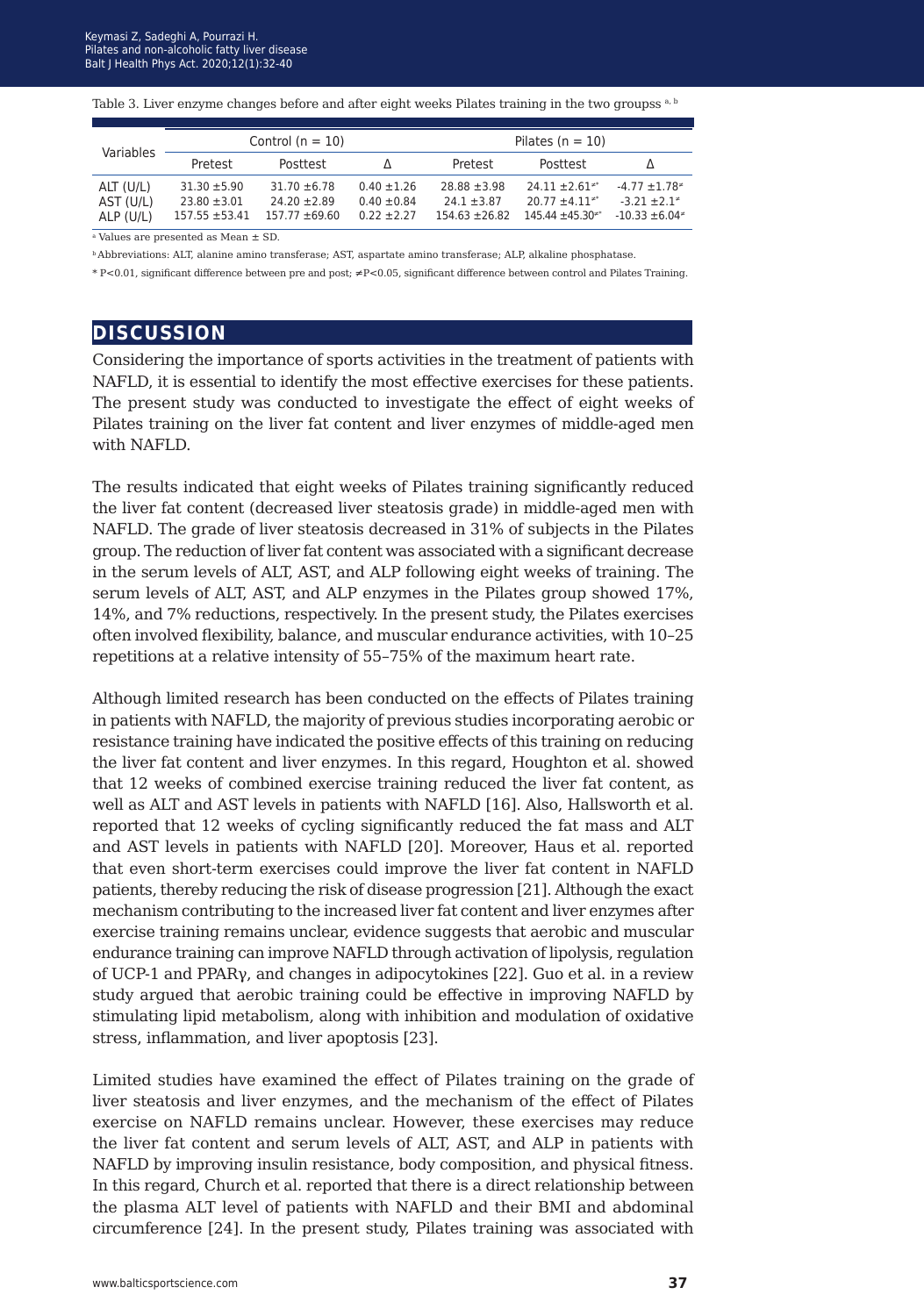a significant reduction in patients' weight, BMI, fat percentage, and waist-to-hip ratio. Therefore, reduction in the liver fat content and enzyme levels in this study can be attributed to the improvement of these indices, which is often related to improved insulin resistance. Also, the emphasis on muscular endurance training with frequent repetitions (55–75% of maximum heart rate) in the present study increased the oxidation of fatty acids in the adipose tissues, muscle cells, and liver cells [25]. Since the emphasis of Pilates exercises is to strengthen the deep muscles of the body by improving mental concentration and breathing rhythm, our results indicating the improvement of liver indices in NAFLD patients can be related to the activation of GLUT4 and AMPK in the muscles [22]. However, contrary to our results, Hagner-Derengowska et al. reported that 10 weeks of Pilates training had no significant effects on the serum levels of ALT and AST enzymes in obese and overweight women. Nevertheless, body weight, BMI, and serum triglyceride level decreased significantly after 10 weeks of Pilates training [11]. Some causes of discrepancy between the present results and the findings reported by Hagner-Derengowska et al. may be age and gender differences, as well as the intensity of Pilates training. The participants in the study by Hagner-Derengowska et al. were elderly women with an average age of 60.9 years, who were mostly in the postmenopausal period, while in the present study, the participants included middle-aged men with an average age of 40 years. Evidence suggests that the prevalence of unhealthy lifestyle behaviors (such as sedentary lifestyle) is higher at older age. In fact, the highest prevalence of NAFLD has been reported in the age group of 50–65 years [26]. Also, the prevalence of fatty liver is somewhat higher among postmenopausal women due to the lower serum levels of estrogen [26]. It seems that age and gender influence the effectiveness of Pilates training on liver enzymes and fat content, which is contradictory with the results of the study by Hagner-Derengowska et al. In the present study, the number of exercise activities was high in each Pilates session (with 10–25 repetitions), and training continued for eight weeks. To conform to the overload principle, the intensity of training gradually increased every week. The training intensity in the final week reached about 75–80% of the maximum heart rate. On the other hand, in the study by Hagner-Derengowska et al. [11], the intensity of overload in Pilates training was unknown and the energy expenditure of every Pilates session was reported to be 400 kcal, which is suggestive of mild- to moderateintensity training. Therefore, their intensity and duration of Pilates training did not have any significant effects on the levels of ALT and AST enzymes in elderly women. According to the study by Hagner-Derengowska et al. [11], both ALT and AST enzymes in the Pilates group diminished insignificantly. Of course, this should be taken into account that Keating et al. [27] showed in a meta-analysis that exercise training has significant benefits for patients with fatty liver, without causing any changes in the serum level of ALT enzyme. The benefits of exercise training were confirmed, while the body weight of patients with NAFLD was unchanged or minimally changed [27].

The present study has certain limitations, which need to be addressed. First, considering the main inclusion criteria of our study, the number of examined patients and the sample size were limited; therefore, further research with a larger sample size is needed to increase the external validity of our findings. Second, in our study, ultrasonography was used rather than liver biopsy, which is the gold standard for measuring fatty liver [28], based on the guidelines of the American Association for the Study of Liver Disease (AASLD). Although the diagnostic accuracy of ultrasound is about 93% when liver steatosis is greater than 33%, its sensitivity reduces if liver steatosis is below 30% [29, 30]. It should be noted that liver biopsy is an invasive and costly technique, and most patients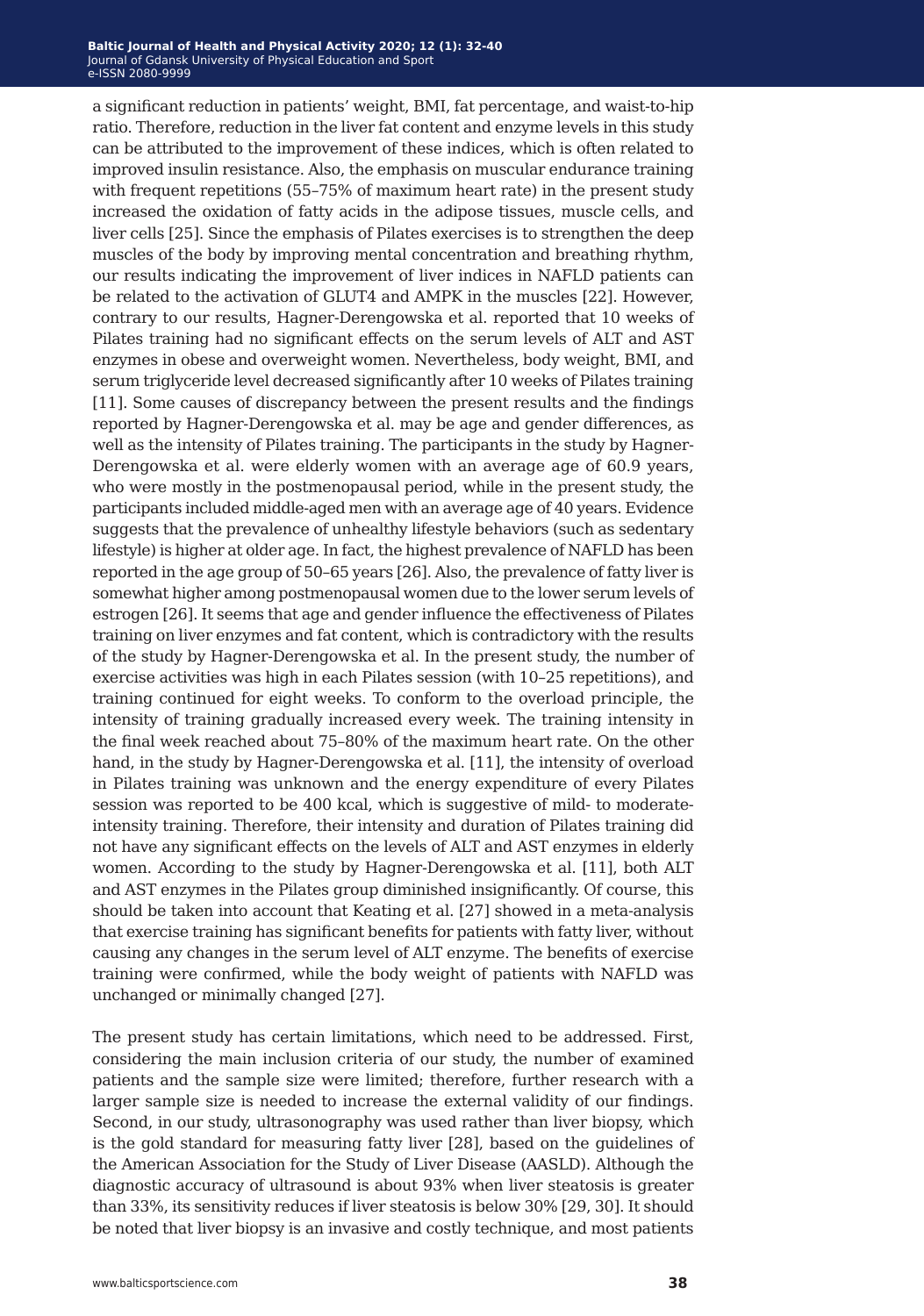are reluctant to undergo biopsy due to the possible side effects. Third, although the subjects were advised not to change their normal diet (in some cases, we tried to control their diet using a 24-hour dietary recall), it was not possible to control and maintain their diet during the study; therefore, consumption of some foods, such as coffee, tea, soy, and vitamin A and E supplements, might have affected our results.

#### **conclusions**

Based on the results of the present study, Pilates training can be effective in improving the liver fat content and reducing the serum levels of ALT, AST, and ALP in middle-aged men with NAFLD; therefore, Pilates training can be used as a therapeutic approach for these patients. However, further research is necessary to confirm our findings.

#### **references**

- [1] Younossi ZM, Koenig AB, Abdelatif D, Fazel Y, Henry L, Wymer M. Global epidemiology of nonalcoholic fatty liver disease — Meta-analytic assessment of prevalence, incidence, and outcomes. Hepatology. 2016;64(1):73-84. <https://doi.org/10.1002/hep.28431>
- [2] Hajighasem A, Farzanegi P, Mazaheri Z. Effects of combined therapy with resveratrol, continuous and interval exercises on apoptosis, oxidative stress, and inflammatory biomarkers in the liver of old rats with non-alcoholic fatty liver disease. Archives of physiology and biochemistry, 2019;125(2): 142-149.<https://doi.org/10.1080/13813455.2018.1441872>
- [3] Damor K, mittal K, Bhalla AS, et al. Effect of progressive resistance exercise training on hepatic fat in asian indians with non-alcoholic fatty liver disease. J Adv Med Med Res. 2014; 4(1):114-124. <https://doi.org/10.9734/BJMMR/2014/4845>
- [4] Arshad T, Golabi P, Paik J, Mishra A, Younossi ZM. Prevalence of nonalcoholic fatty liver disease in the female population. Hepatology Comm. 2019;3(1):74-83. <https://doi.org/10.1002/hep4.1285>
- [5] Ryoo J-H, Choi J-M, Moon SY, et al. The clinical availability of non alcoholic fatty liver disease as an early predictor of the metabolic syndrome in Korean men: 5-year's prospective cohort study. Atherosclerosis. 2013. 227(2):398-403. <https://doi.org/10.1016/j.atherosclerosis.2013.01.002>
- [6] St. George A, Bauman A, Johnston A, Farrell G, Chey T, George J. Independent effects of physical activity in patients with nonalcoholic fatty liver disease. Hepatology. 2009;50(1):68-76. [https://doi.](https://doi.org/10.1002/hep.22940) [org/10.1002/hep.22940](https://doi.org/10.1002/hep.22940)
- [7] Kistler KD, Brunt E, Clark J, et al. Physical activity recommendations, exercise intensity, and histological severity of nonalcoholic fatty liver disease. Am J Gastroenterol. 2011;106(3):460-468. <https://doi.org/10.1038/ajg.2010.488>
- [8] Hallsworth K, Fattakhova G, Hollingsworth KG, et al. Resistance exercise reduces liver fat and its mediators in non-alcoholic fatty liver disease independent of weight loss. Gut. 2011;60(9):1278-1283. <https://doi.org/10.1136/gut.2011.242073>
- [9] Ahmed IA, Mikail MA, Mustafa MR. Lifestyle interventions for non-alcoholic fatty liver disease. Saudi Journal of Biological Sciences. 2019;26(7):1519-1524. <https://doi.org/10.1016/j.sjbs.2018.12.016>
- [10] American Gastroenterological Association. American Gastroenterological Association medical position statement: Nonalcoholic fatty liver disease. Gastroenterology. 2002;123:1702-1704. [https://doi.](https://doi.org/10.1053/gast.2002.36569) [org/10.1053/gast.2002.36569](https://doi.org/10.1053/gast.2002.36569)
- [11] Hagner-Derengowska M, Kałużny K, Budzyński J. Effects of Nordic Walking and Pilates training programs on aminotransferase activity in overweight and obese elderly women. J Educ Health Sport. 2015;5(12):563–580. <http://doi.org/10.5281/zenodo.44249>
- [12] Aladro-Gonzalvo AR, Machado-Díaz M, Moncada-Jiménez J, Hernández-Elizondo J, Araya-Vargas G. The effect of Pilates exercises on body composition: a systematic review. J Bodywork Move Ther. 2012;16(1):109-114. <https://doi.org/10.1016/j.jbmt.2011.06.001>
- [13] Mir P, Mir Z. Effect of 8 weeks pilates exercise on plasma visfatin and insulin resistance index in obese women. Nursing of the Vulnerables. 2016;3(8):1–12.
- [14] Marinda F, Magda G, Ina S, Brandon S, Abel T, Goon DT. Effects of a mat pilates program on cardiometabolic parameters in elderly women. Pak J Med Sci. 2013;29(2):500-504. [https://doi.](https://doi.org/10.12669/pjms.292.3099) [org/10.12669/pjms.292.3099](https://doi.org/10.12669/pjms.292.3099)
- [15] Lim HS, Yoon S. The effects of Pilates exercise on cardiopulmonary function in the chronic stroke patients: a randomized controlled trials. J Phys Ther Sci. 2017;29(5): 959-963. [https://doi.org/10.1589/](https://doi.org/10.1589/jpts.29.959) [jpts.29.959](https://doi.org/10.1589/jpts.29.959)
- [16] Houghton D, Thoma C, Hallsworth K, et al. Exercise reduces liver lipids and visceral adiposity in patients with nonalcoholic steatohepatitis in a randomized controlled trial. Clin Gastroenterol Hepatol. 2017;15(1):96-102.e3. <https://doi.org/10.1016/j.cgh.2016.07.031>
- [17] Ruiz-Montero PJ, Castillo-Rodriguez A, Mikalački M, Nebojsa Č, Korovljev D. 24-weeks Pilatesaerobic and educative training to improve body fat mass in elderly Serbian women. Clin Interv Aging. 2014;9:243. [https://doi.org/10.2147/CIA.S52077](https://doi.org/10.2147/CIA.S52077
)